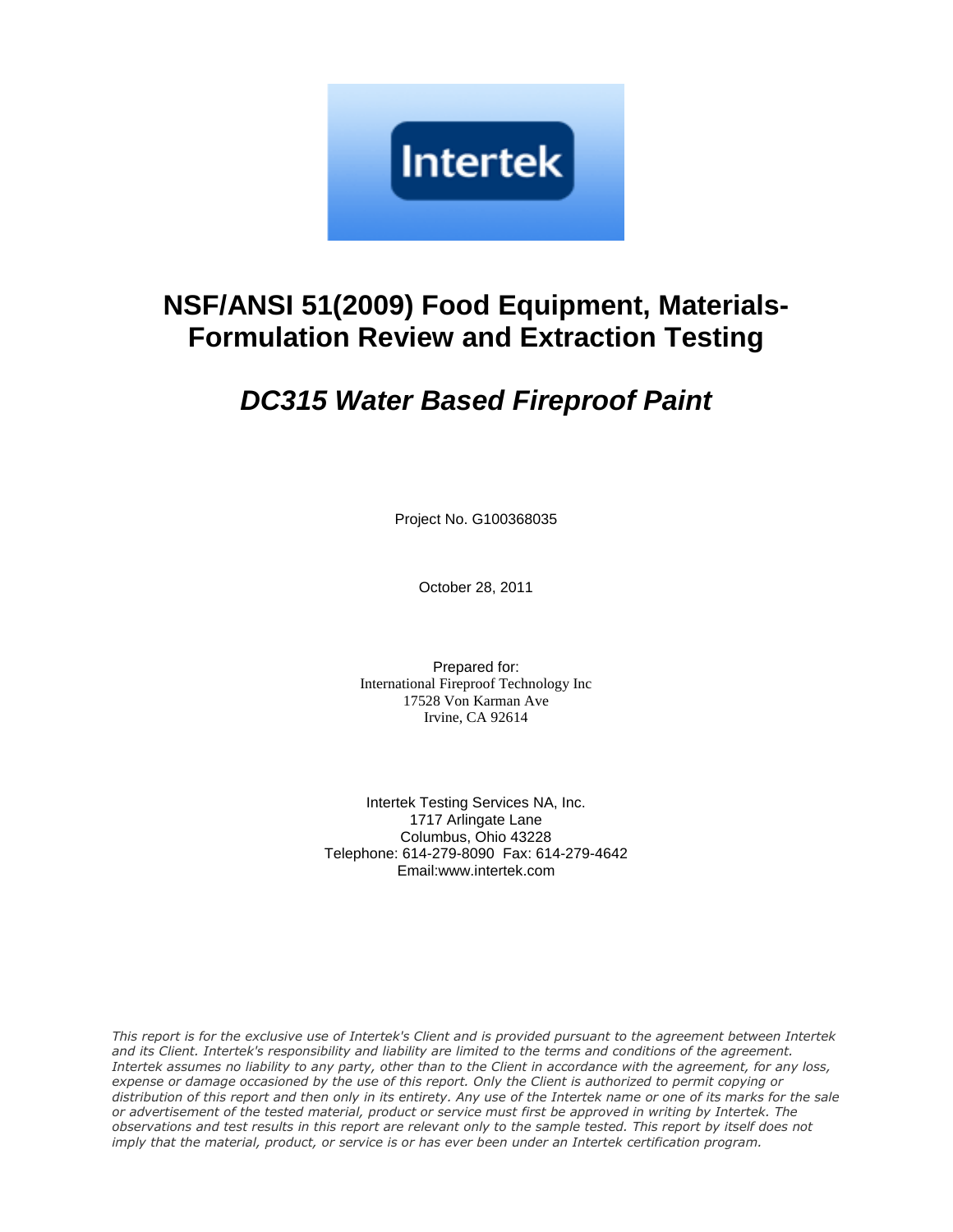

### **TEST REPORT Intertek Testing Services NA, Inc. 1717 Arlingate Lane COLUMBUS, OHIO 43228**

PROJECT NO.: G100368035 DATE: October 28, 2011

#### **REPORT NO. 100368035COL-002**

**RENDERED TO: International Fireproof Technology Inc 17528 Von Karman Ave Irvine, CA 92614** 

#### **STANDARD REFERENCED AND TEST METHOD:**

NSF/ANSI 51(2009) Food Equipment, Materials-Formulation Review and Extraction Testing

#### **AUTHORIZATION:**

The test was authorized by Johnny Chang; A representative from International Carbide Technology

#### **GENERAL DESCRIPTION:**

The evaluation performed was NSF/ANSI 51(2009) Food Equipment, Materials-Formulation Review and Extraction Testing. The Toxicological review was conducted by ToxServices LLC. ToxServices is located 1367 Connecticut Avenue N.W., Suite 300, Washington, DC 20036. The water analyses were conducted at Microbac Laboratories Inc. Microbac Laboratories is located at 2101 Van Deman St., Baltimore, MD 21224. The DC315 Water Based Fireproof Paint was evaluated for its toxicity and the amount of compounds leached out during testing. This testing evaluation was conducted between April 11, 2011 and September 30, 2011. Information was supply by the manufacturer and forwarded to the toxicologist for the toxicological review, based upon the toxicological review an extraction method was conducted looking for compounds that leach out of the product.

#### **TEST DESCRIPTION**

Samples were prepared by the client. They were cured to glass panels in accordance with the toxicologist's recommendations.

Samples were rinsed with distilled water to remove any residual packing debris.

Samples were divided into four different containers of water having a pH of 5.0, 6.5, 8.0, and 10.0.

Each sample was exposed to the water specifications in NSF/ANSI 61-2009: Drinking Water System Components Health Effects. Samples were exposed with a surface area to volume ratio of  $50 \text{cm}^2$  per liter.

The conditioning was conducted over a period of 14 days in which the water was changed not less than 24 hours. The water was changed for 10 days out of the 14 days per the standard specifications. The testing was conducted over a period of 24 hours.

Once the testing was completed, samples were decanted into the proper bottles and shipped to Microbac laboratories for the analyses in accordance with EPA 200.8, EPA 8260B, and EPA 625.

This report is for the exclusive use of Intertek's Client and is provided pursuant to the agreement between Intertek and its Client. Intertek's responsibility and liability are limited to the terms and conditions of the agreement. Intertek assumes no liability to any party, other than to the Client in accordance with the agreement, for any loss, expense or damage occasioned by the use of this report. Only the Client is authorized to permit copying or distribution of this report and then only in its entirety. Any use of the Intertek name or one of its marks for the sale or advertisement of the tested material, product or service must first be approved in writing by Intertek. The observations and test results in this report are relevant only to the sample tested. This report by itself does not imply that the material, product, or service is or has ever been under an Intertek certification program.